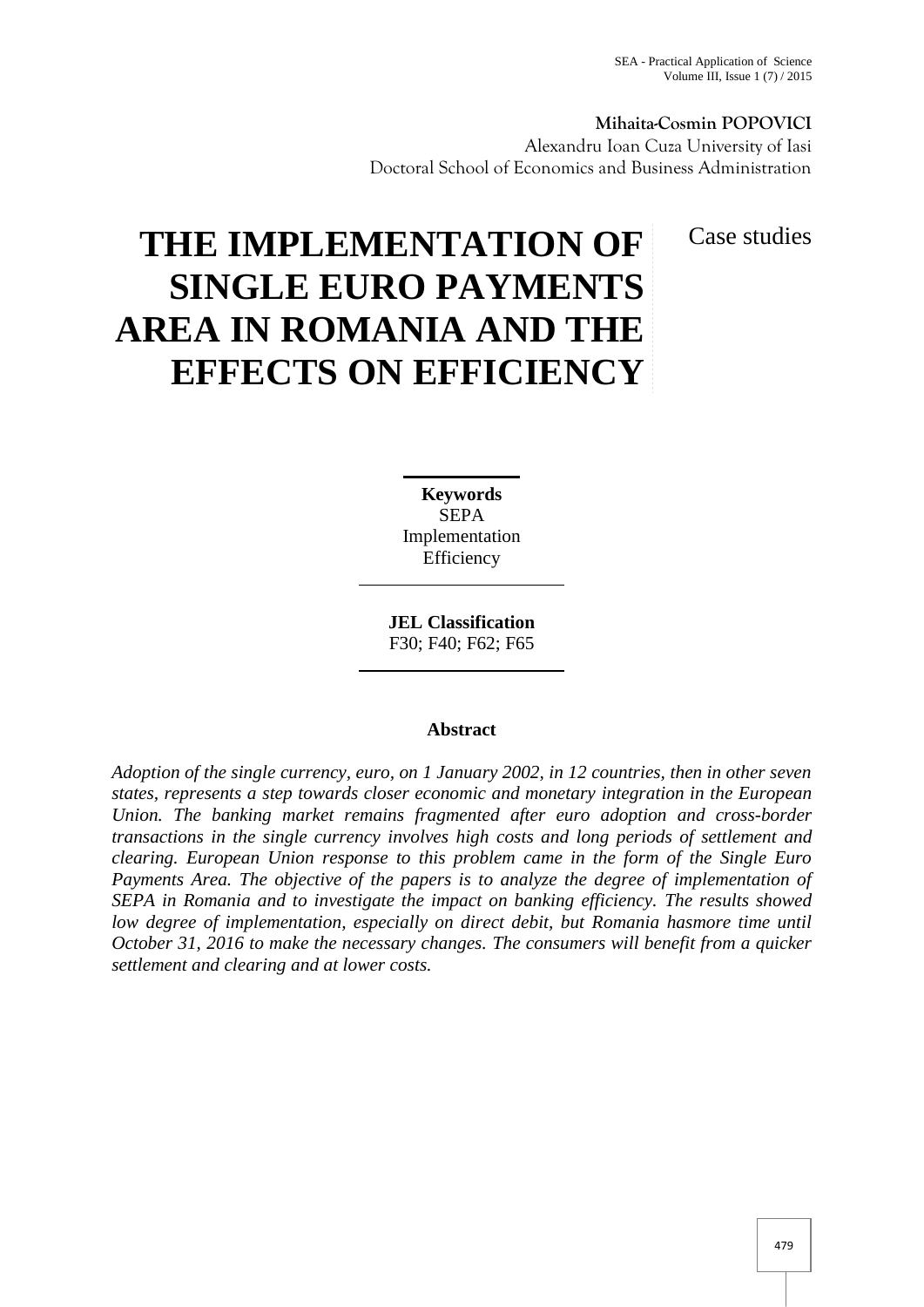### **Introduction**

Before the advent of SEPA and the single currency, each of the 28 countries had their own currency. It was difficult to transfer money from one country to another because the transaction involvedcurrency risk and high transaction costs.

Everything changed after the appearance of the single currency, euro, in 1999, first as an accounting currency. From 1 January 2002, European Central Bankintroduced euro banknotes and coins in 12 countries with a total population of 308 million (European Central Bank, 2002a).After 2002, other seven states have introduced the euro: Slovenia (2007), Malta (2008), Cyprus (2008), Slovakia (2009), Estonia (2011), Latvia (2014) and Lithuania (2015) (European Central Bank, 2002b).

Euro is legal tender in 19 of the 28 member states of the European Union. Besides the Member States of the Union, Andorra, Monaco, San Marino and Vatican use the single currency through an agreement with the European Community. Two other European countries use the euro, but without an agreement with the European community (European Central Bank, 2014a).

Euro has eliminated currency risk, but transfers from one country to another, even though both have adopted the euro, involvehigh costs and the banking market is fragmented in 28national markets. European Union response came in the form of Single Euro Payments Area.

#### **1. Single Euro Payments Area (SEPA)**

Single Euro Payments Area (SEPA) enables to make and receive payments in euro for more than 500 million people, over 20 million business and European public authorities; as it were national transactions under the same conditions, rights and obligations for all the players, therefore costs will be reduced (European Commission, 2014). SEPA implementation could generate savings between 50 billion euro and 100 billion euro a year (RTE News, 2007). A study conducted by Capgemini (2007) shows a total savings potential of 123 billion euros over a period of 6 years. Another study conducted by PWC (2014) mentioned potential yearly savings to all stakeholders of 21.9 billion euro resulting from improving efficiency and price convergence.

SEPA means better banking services for all: transparent prices, transfers are faster and at lower costs, banks assume responsibility for errors arising during transactions.

## **2. Types of payments in SEPA**

If the payer initiates the payment, it is called **credit transfer**. The payer sends the payment instruction to the bank or payments service provider that transfers funds to the recipient. 99.4% of total credit transfers were made by SEPA in August 2014.

The payer through the payment service provider may initiate a transfer and it is called **direct debit**. Direct debit is used for recurring payments of different values, such as those for utilities and preauthorization or a mandate is neededfrom the payer. 99.9% of total direct debit transactions were made by SEPA in August 2014.

**Debit cards** allow the holder to charge transactions directly in his bank account. Unlike debit cards, **credit cards** have a maximum credit limit, within which the holder may carry out transactions. 77.9% of total card transactions were made by SEPA in June 2014 (European Central Bank, 2014b).

Electronic paymentshave seenan upward trendin the European Unionafter 2000, of the three methods of payment, direct debit, credit transfers and card payments, the last one experienced the strongest growth, from 32% in 2000 to 85% in 2013 (Table No. 1). We observe customer appetite for electronic payments in the European Union and especially for card payments.

#### **3. Benefits of SEPA implementation**

Implementation of SEPA has advantage for consumers, SMEs, merchants, corporates, public administrations and banks.

Consumers will no longer be constrained by geographical borders and will be able to make payments from any country using the host country account. Customer safety and security will improve due to a wider acceptance of credit card payment.

Small business will benefit from improved cash flow and reduced costs because of faster settlement and simpler process.

Merchants will accept debit and credit cards from all SEPA countries and cash handling costs will be reduced.

A unique payment platform will be beneficial for corporates because SEPA will generate major savings.

SEPA will allow the public administrations to provide improved services for citizens both at home and abroad.

The banks will have access to new markets, new customers, they will be able to offer new services and they will have improved efficiency.

Payment service providers can develop new services and products at lower costs and fragmented market will not be an impediment.

## **4. Implementation of Single Euro Payments Area in Romania**

The deadline for SEPA credit transfer and SEPA direct debit was 1 February 2014. States were given a grace period of 6 months, which ended on August 1, 2014. Latvia joined the euro area on 1 January 2014 and the deadline for SEPA was January 1, 2015. Lithuania is the last country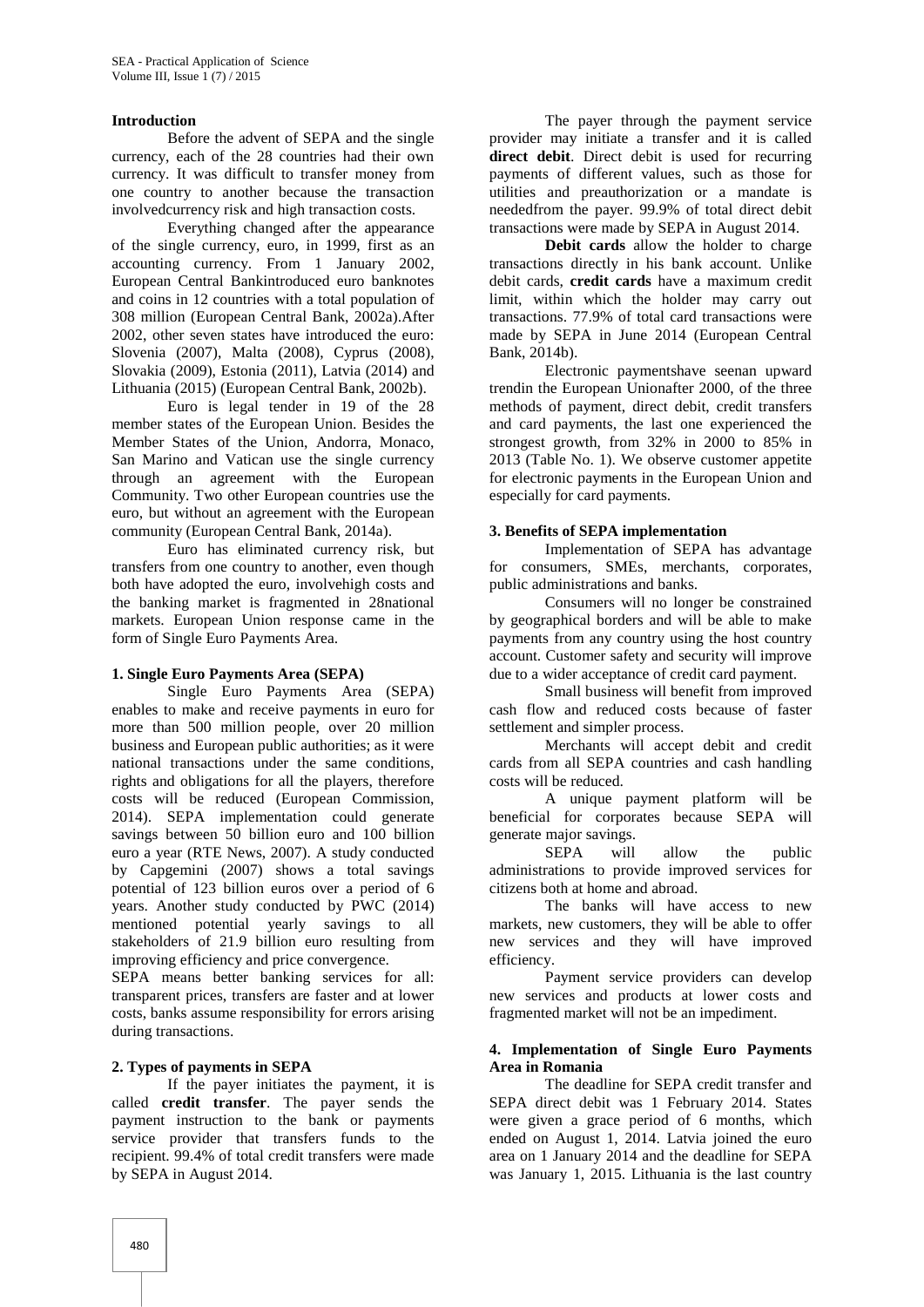that has adopted the euro on 1 January 2015 and has a deadline of January 1, 2016 to migrate to SEPA. The countries that have not adopted the euro, among whom is Romania, have as deadline October 31, 2016 to make the changes necessary to implement SEPA (Romanian National Bank, 2014). The

banking system in Romania comprises 40 credit institutions, of which nine branches of foreign banks in December 2014<br>(Table No. 2). The bankshadtotalnet No. 2). The bankshadtotalnet assetsworth364billionRON;private-owned

institutions held 91% of total assets, foreign-owned institutions held 89% of total assets.

For direct debit, only two banks of 40 in the banking system meet the SEPA requirements (Table No. 3).

In the banking system, 26 of the 40 banks meet SEPA credit transfer requirements (Table No. 4), 65% of banks are SEPA credit transfer compliant. In the second half of 2013, 34.96% of total credit transfers were made in SEPA (Romanian Banking Association, 2014a).

SEPA card payments are the best implemented, 97% of all cards issued by banks in Romania meet EMV standards, and therefore SEPA, 98% of point of sales and all ATM are SEPA compliant (Romanian Banking Association, 2014b).

A feature of the Romanian banking system is the desire to adopt SEPA for RON retail payments. Credit institutions together with Trans Fond, the company that operates the payment infrastructure in the country, make the changes for the adoption of SEPA in RON.

The most visible benefit will be onremittances of about threemillion Romaniansemployeesthat totaledEUR 2.2 billioninthe first seven monthsof2014 (The Money Channel, 2014).

The banking system in Romania has to implement the SEPAstandard for a large number of banks, especially the direct debit segment.

## **Conclusion**

Romania has a deadline of 31 October 2016 for fully implementation of SEPA. Currently the SEPA credit transfer is the most advanced, 26 bank of 40 have implemented it.

The studies have shown that the implementation of SEPA can generate savings for customers, SMEs, merchants, corporate, public administration and banks, but can affect banks' profits by reducing earnings from commissions of cross-border transactions in euro.

The Romania's economy is small compared to other EU countries, but the benefits will be visible especially for remittances of Romanians went to work abroad.

## **Reference list**

- [1] Capgemini.(2007). EC SEPA Impact Study "Potential Benefits at Stake". Retrieved from http://ec.europa.eu/internal\_market/payments/d ocs/sepa/sepa-capgemini\_presentation\_en.pdf
- [2] European Central Bank.(2002a). Evaluation of the 2002 Cash Changeover. Retrieved from http://www.ecb.europa.eu/pub/pdf/other/cashc hangeoverreport2002en.pdf
- [3] European Central Bank.(2002b). Retrieved from http://www.ecb.europa.eu/euro/changeover/20 02/html/index.en.html
- [4] European Central Bank.(2014a). Retrieved from https://www.ecb.europa.eu/euro/intro/html/ind

ex.en.html

- [5] European Central Bank.(2014b). Retrieved from http://www.ecb.europa.eu/paym/retpaym/html/
- index.en.html [6] European Commission.(2014). Retrieved from http://ec.europa.eu/finance/payments/sepa/inde x\_en.htm
- [7] PWC.(2014). Economic analysis of SEPA. Benefits and opportunities ready to be unlocked by stakeholders. Retrieved from http://ec.europa.eu/finance/payments/docs/sepa /140116\_study\_en.pdf
- Banking Association.(2014a). Retrieved from http://www.arb.ro/wp content/uploads/FN-SEPA-25noi2014-04- RTuchila.pdf
- [9] Romanian Banking Association.(2014b).Retrieved from http://www.arb.ro//?s=sepa
- [10]Romanian National Bank. (2014).Retrieved from http://bnr.ro/Zona-unica-de-plati-in-euro- %28SEPA%29-3104.aspx
- [11]RTW News. (2007).Retrieved from http://www.rte.ie/news/2007/0327/87216 banking
- [12]The Money Channel. (2014). Retrieved from http://themoneychannel.realitatea.net/remiterile -romanilor-bat-pasul-pe-loc/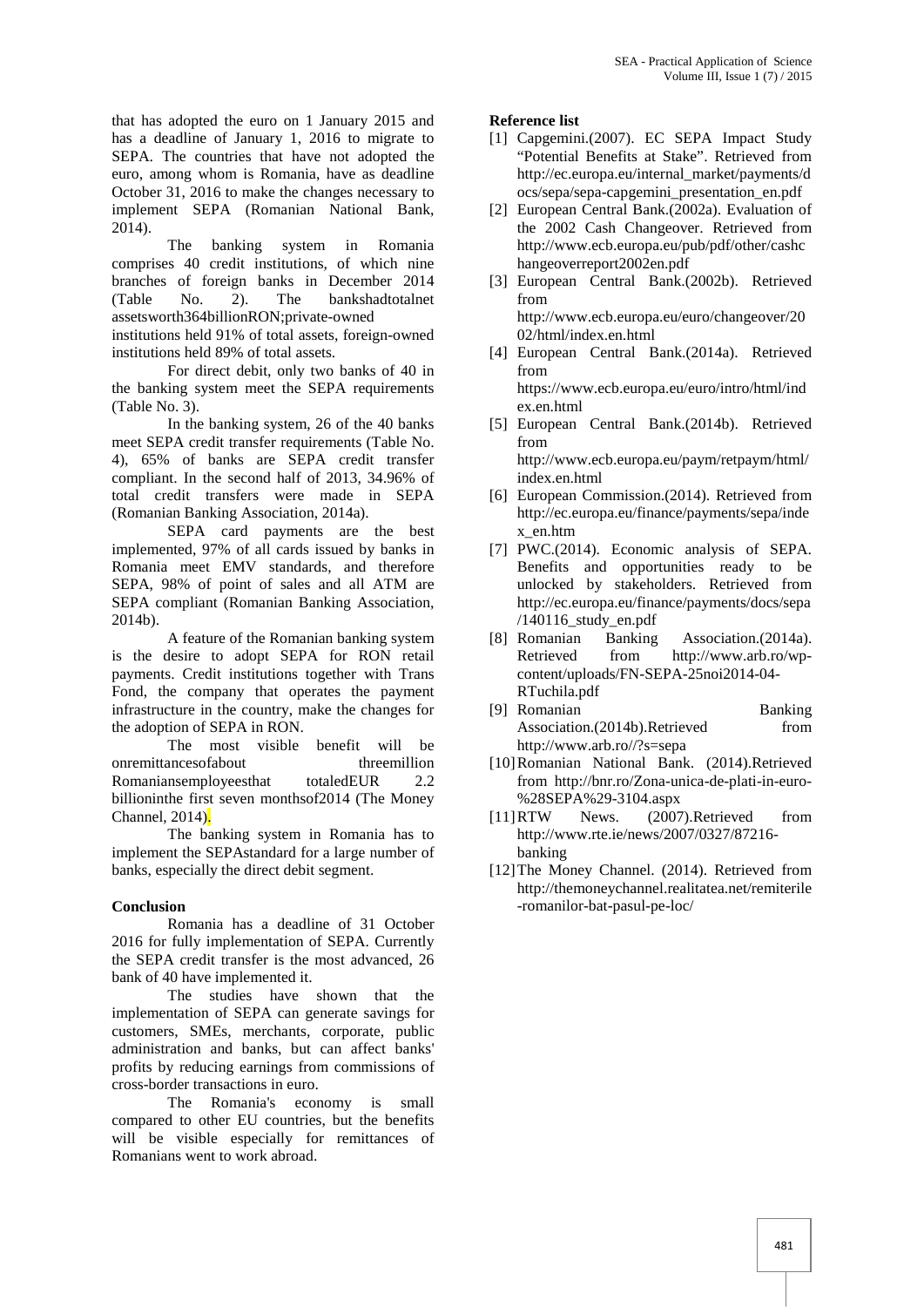Appendix A

#### *Appendices*

| Period\Unit: | <b>Card payments</b> | <b>Credit transfers</b> | <b>Direct debits</b> |
|--------------|----------------------|-------------------------|----------------------|
| 2000         | 32,695               | 37,373                  | 31,62                |
| 2001         | 37,284               | 40,297                  | 32,541               |
| 2002         | 44,78                | 40,371                  | 32,95                |
| 2003         | 48,851               | 43,287                  | 37,571               |
| 2004         | 46,177               | 42,344                  | 36,073               |
| 2005         | 50,132               | 44,401                  | 37,407               |
| 2006         | 54,214               | 47,375                  | 39,855               |
| 2007         | 55,361               | 42,677                  | 39,323               |
| 2008         | 59,516               | 43,45                   | 40,697               |
| 2009         | 63,113               | 44,994                  | 42,22                |
| 2010         | 68,103               | 47,781                  | 43,872               |
| 2011         | 73,826               | 49,605                  | 44,216               |
| 2012         | 78,98                | 50,959                  | 45,125               |
| 2013         | 85,832               | 52,16                   | 47,127               |

Table No. 1

Source: http://www.ecb.europa.eu/paym/retpaym/undpaym/paymtyp/html/index.en.html

# Appendix B

Table No. 2

*Aggregate Indicators for Credit Institutions (Banks, foreign banks` branches and Creditcoop)*

|        | Dec. 2014 |  |
|--------|-----------|--|
| 40     | 40        |  |
| 9      | 9         |  |
| 362,3  | 364.4     |  |
| 91,5   | 91,2      |  |
| 90.0   | 89.9      |  |
| 15,46  | 17,28     |  |
| 7.96   | 7,26      |  |
| 11.64  | 8.99      |  |
| 6.50   | 4,89      |  |
| 7,25   | 5,42      |  |
| 0.01   | $-1,23$   |  |
| 0.13   | $-11,59$  |  |
| 176,85 | 180,68    |  |
| 104.59 | 91.37     |  |
|        | Dec. 2013 |  |

*Source: http://bnr.ro/Indicatori-agregati-privind-institutiile-de-credit-3368.aspx*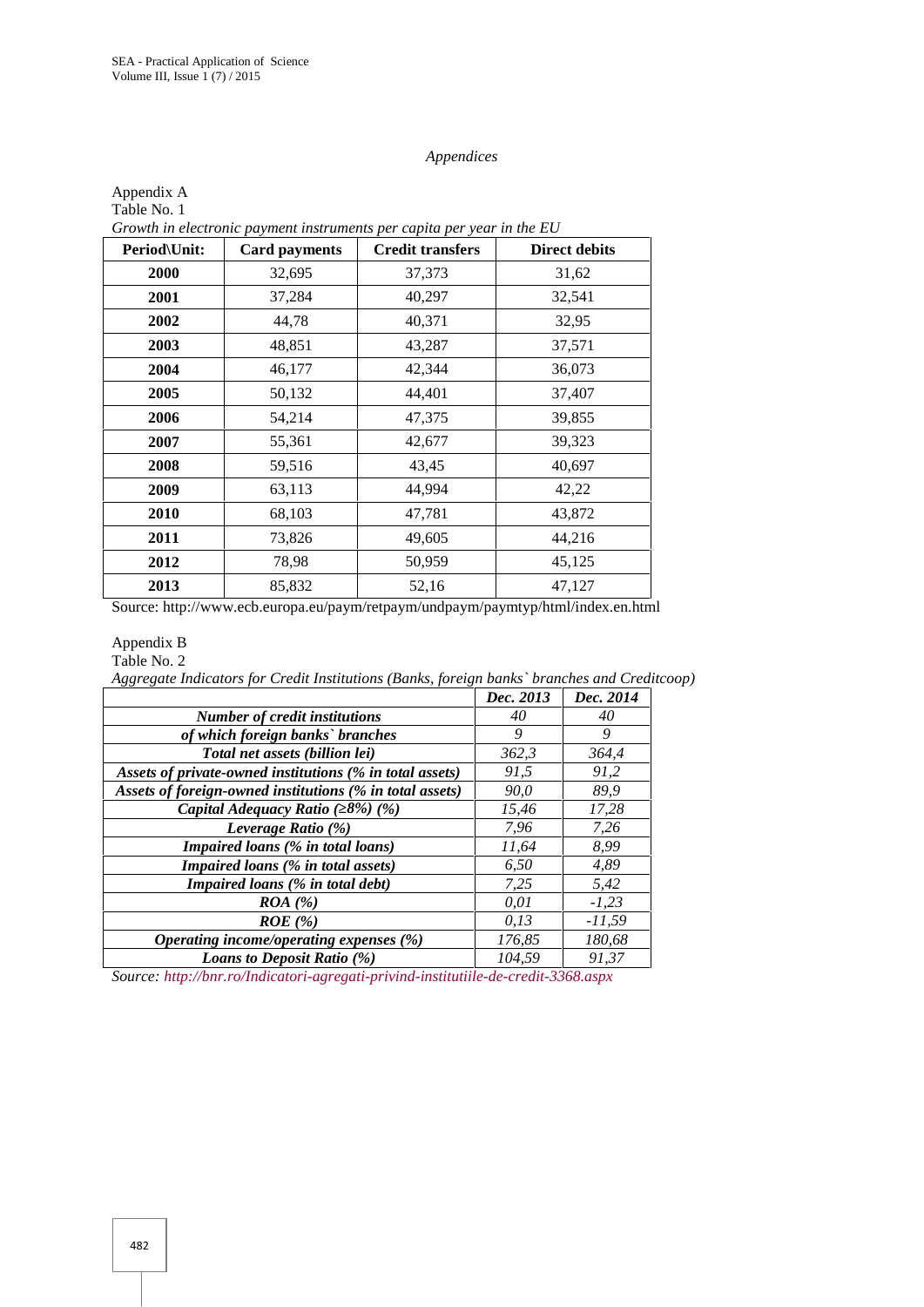|             | Banks that have joined SEPA direct debit |  |
|-------------|------------------------------------------|--|
| Table No. 3 |                                          |  |
| Appendix C  |                                          |  |

| No | <b>Bank Name</b>      | Date     |
|----|-----------------------|----------|
|    | RBS Bank              | .11.2010 |
|    | UniCredit Tiriac Bank | 11.2010  |

*Source:*http://www.arb.ro/institutii-de-credit-din-romania-care-au-aderat-la-schemele-sepa/

## Appendix D

Table No. 4.

*Banks that have joined SEPA credit transfer*

| <b>Bank Name</b>                              | <b>Date</b>                               |
|-----------------------------------------------|-------------------------------------------|
| Alpha Bank Romania                            | 28.01.2008                                |
| Banc Post S.A.                                | 28.01.2008                                |
| Banca Comerciala Carpatica S.A.               | 03.02.2014                                |
| Banca Comerciala Feroviara S.A.               | 03.02.2014                                |
| Banca Comerciala Intesa Sanpaolo Romania S.A. | 03.03.2008                                |
| Banca Comerciala Romana                       | 28.01.2008                                |
| Banca de export-import a Romaniei EXIMBANK    | 28.01.2008                                |
| Banca Romaneasca                              | 28.01.2008                                |
| Banca Transilvania                            | 28.01.2008                                |
| Bank Leumi Romania                            | 02.06.2008                                |
| <b>BRD</b> - Groupe Societe Generale          | 03.03.2008                                |
| <b>CEC</b> Bank                               | 08.03.2010                                |
| Citibank Romania                              | 28.01.2008                                |
| Marfin Bank (EGNATIA Bank Romania)            | 28.01.2008                                |
| Credit Agricole Bank (EMPORIKI Bank) Romania  | 28.01.2008                                |
| NexteBank (MKB Romexterra Bank)               | 28.01.2008                                |
| OTP Bank Romania                              | 28.01.2008                                |
|                                               | 03.02.2014                                |
| Piraeus Bank Romania                          | 03.03.2008                                |
| Porsche Bank Romania                          | 03.02.2014                                |
| Procredit Bank                                | 07.07.2008                                |
| Raiffeisen Bank                               | 28.01.2008                                |
| <b>RBS Bank Romania</b>                       | 28.01.2008                                |
| Romanian International Bank                   | 03.11.2014                                |
| Unicredit Tiriac Bank                         | 28.01.2008                                |
| Volksbank Romania                             | 06.02.2012                                |
|                                               | Payments Institutions Smith and Smith SRL |

*Source: http://www.arb.ro/institutii-de-credit-din-romania-care-au-aderat-la-schemele-sepa/*